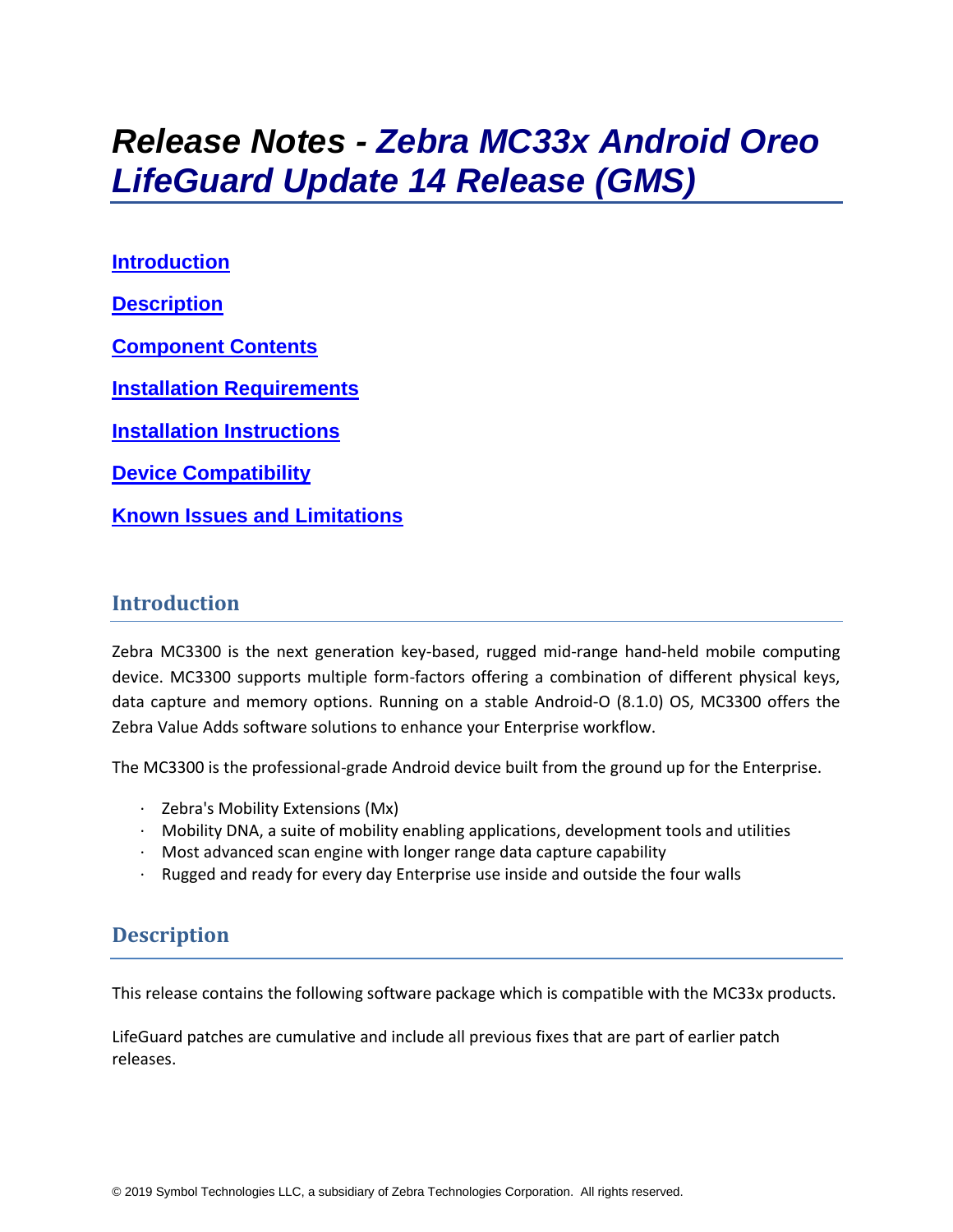## <span id="page-1-0"></span>**Component Contents**

| <b>Package Name</b>                  | <b>Package Description</b>                            |
|--------------------------------------|-------------------------------------------------------|
| CFE ATLAS 02-13-15.00-OG-U14-STD.zip | OTA incremental CFE v14 update software for GMS build |
|                                      | compatible for MC33x products.                        |

## **Component Version Info**

| <b>Component / Description</b>   | <b>Version</b>                    |
|----------------------------------|-----------------------------------|
| <b>Product Build Number</b>      | 02-13-15.00-OG-U14-STD            |
| <b>Android Version</b>           | 8.1.0                             |
| Linux Kernel                     | 3.10.84                           |
| <b>Android SDK Level</b>         | 27                                |
| Platform                         | QC8956                            |
| <b>Bluetooth Stack</b>           | 4.1                               |
| <b>Flash Size</b>                | 16/32GB                           |
| <b>RAM Size</b>                  | 2/4GB                             |
| <b>Scanning Framework</b>        | 22.0.6.1                          |
| DataWedge                        | 7.3.18                            |
| <b>EMDK</b>                      | 7.3.14.2314                       |
| MXMF / OSX                       | MXMF: 9.0.2.4 / OSX: QCT.81.8.7   |
| WiFi                             | FUSION_BA_2_11.0.0.024_O          |
|                                  | Radio: BA 2 11.0.0.017 O          |
|                                  | Application: BA_2_11.0.0.012 O    |
| <b>NFC</b>                       | Middleware: BA 2 11.0.0.015 O     |
|                                  | Firmware: 7.35.205.8 20181002     |
|                                  | NFC_NCIHALx_AR003C.8.3.0_O_OpnSrc |
| PTT                              | 3.1.39                            |
| <b>Touch FW</b>                  | 26                                |
| RxLogger                         | 5.4.12.0                          |
| <b>Bluetooth Pairing Utility</b> | 3.14                              |
| Zebra Data Service               | 3.4.0.1180                        |
| <b>Files</b>                     | 8.1.0                             |
| <b>Stage Now</b>                 | 3.3.1.2000                        |
| <b>Battery Swap</b>              | 1.0                               |
| <b>User Guide</b>                | 1.0                               |
| Zebra Volume Control (ZVC)       | 2.1.0.14                          |
| <b>Battery Manger</b>            | 1.4.2                             |
| ActiveEdge                       | 2.5.16                            |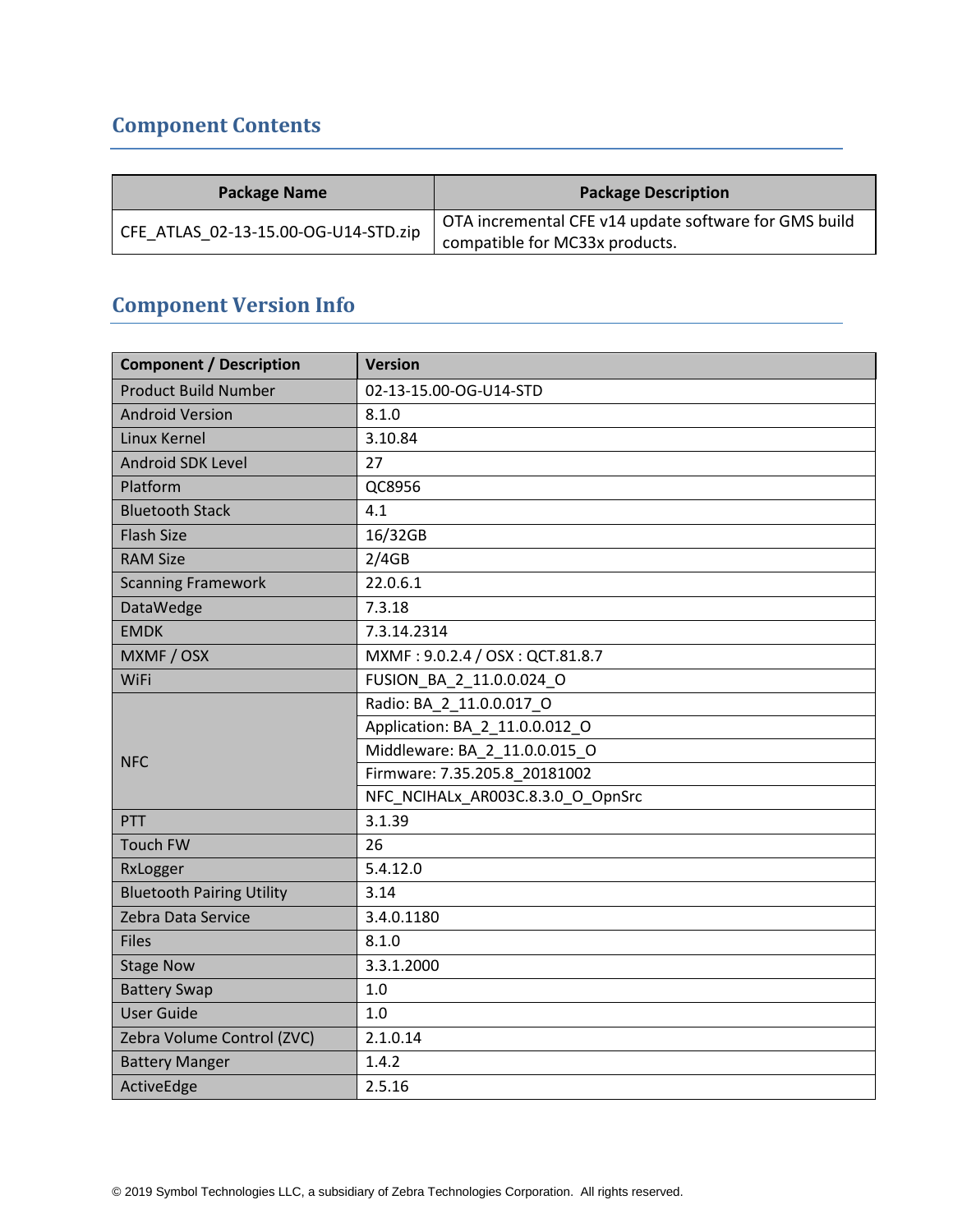| WorryFree WiFi Analyzer          | 3.2.20                                                         |
|----------------------------------|----------------------------------------------------------------|
| Device Central                   | 2.0.22.1                                                       |
| Zebra Software License Manager   | 3.1.1                                                          |
| Audio                            | 0.8.0.0                                                        |
| <b>Acoustic Profiles</b>         | General: DO3.1 Cellular: N/A                                   |
| OemInfo                          | 1.0.0.1059                                                     |
| <b>OemConfig</b>                 | 9.0.1.0                                                        |
| <b>Enterprise Keyboard (EKB)</b> | 2.1.1.0                                                        |
| Diagnostic Tool                  | 1.17.0.9                                                       |
| <b>Finger Print</b>              | Zebra/MC33/MC33:8.1.0/02-13-15.00-OG-U14-STD/72:user/release-  |
|                                  | keys                                                           |
|                                  | Zebra/MC33/MC33C:8.1.0/02-13-15.00-OG-U14-STD/72:user/release- |
|                                  | keys                                                           |
| <b>Security Patch Level</b>      | May 01 2019                                                    |
| <b>GMS Version</b>               | 8.1 201809                                                     |

#### **1. CFE v14 Updates:**

- ❖ CFE\_ATLAS\_02-13-15.00-OG-U14-STD.zip (GMS)
- 1. **Android Security Patch Level: May 01, 2019**. Use the link below to see the Android Security bulletin for more information: <https://source.android.com/security/bulletin/>
- 2. Updated below mentioned components: For more detail please refer [http://techdocs.zebra.com](http://techdocs.zebra.com/)
	- DataWedge Version 7.3.18
	- StageNow Version 3.3.1.2000
	- $\bullet$  EMDK Version 7.3.14.2314
	- MXMF Version 9.0.2.4
	- $\bullet$  DDT Version 1.17.0.9
	- $\bullet$  EKB Version 2.1.1.0
	- OemConfig Version 9.0.1.0
	- Scanning Framework Version 22.0.6.1
		- a. DotCode Symbology support is added for SE4750, SE4850, SE4710 and Camera Scanning.
		- b. Digimarc barcode decoding support is added for Camera Scanning.
		- c. Support for new Symbologies named FebraBan and Gridmatrix is added.
		- d. Instant Data Reporting (MultiBarcode) feature support is added.
	- OSx Version QCT.81.8.7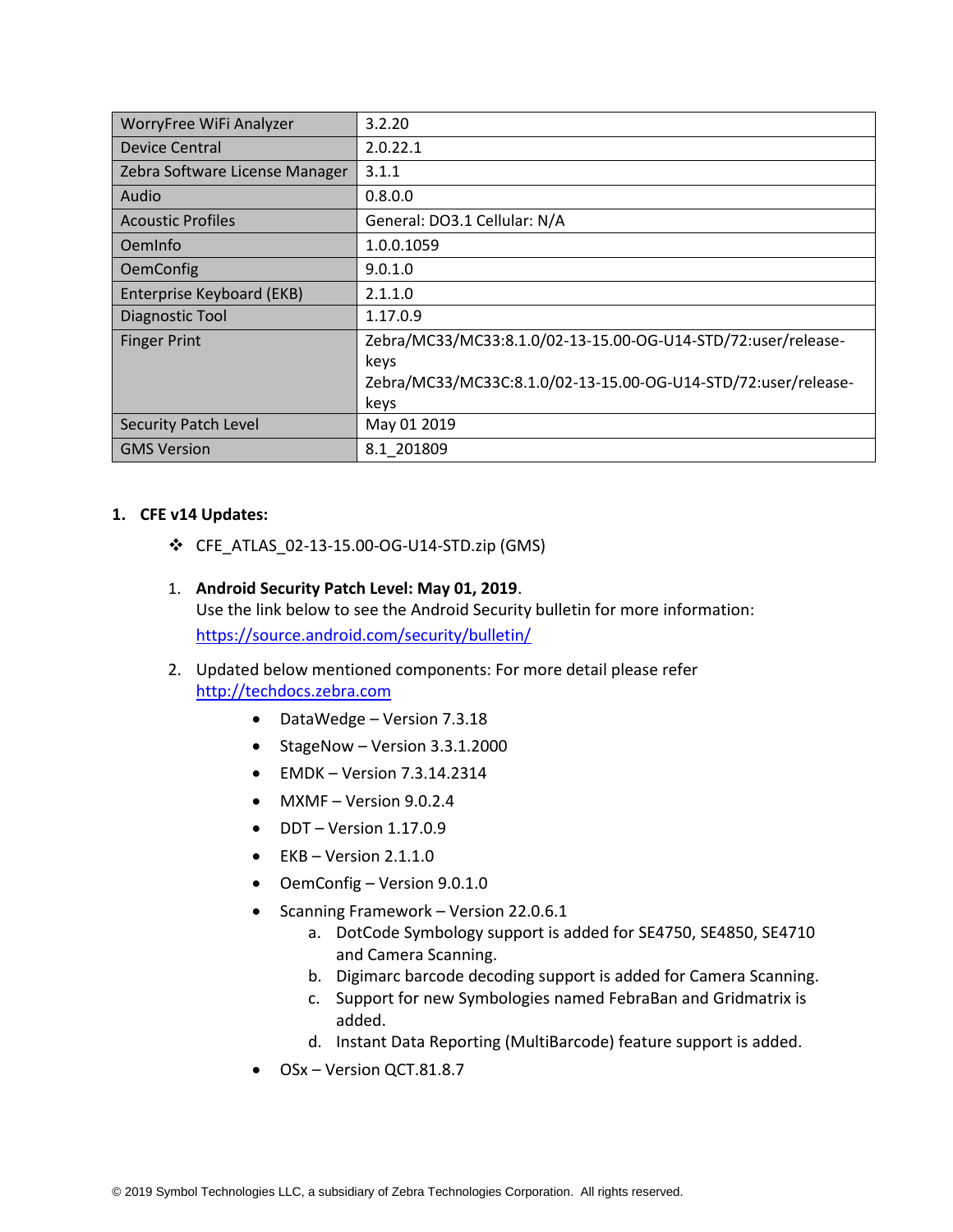- 1. SPR36846/36693 Fixed an issue wherein SIP shown area was patched up with white background when "Show Virtual Keyboard" setting is off and web page is opened.
- 2. SPR36170 Fixed an issue wherein ntp sync does not work when parameters are updated using Stagenow.
- 3. SPR36143 Resolved an issue wherein remapping of control modifier keys were not persisting across a reboot.
- 4. SPR36697 Resolved an issue wherein alpha keys do not work properly on 29-key keyboard.

#### **2. CFE v13 Updates:**

- ❖ CFE\_ATLAS\_02-13-15.00-OG-U13-STD.zip (GMS)
- 1. **Android Security Patch Level: April 01, 2019**. Use the link below to see the Android Security bulletin for more information: <https://source.android.com/security/bulletin/>
- 2. Updated below mentioned components: For more detail please refer [http://techdocs.zebra.com](http://techdocs.zebra.com/)
	- PTT Version 3.1.39
	- Device Central Version 2.0.22.1
	- OSX Version QCT.81.8.6 4
		- a. SPR36117/36095 Resolved an issue wherein the scanned data would not come to the Apps, Airplane menu item was missing in the Power key menu and Home and recent buttons were not functional.

#### **3. CFE v12 Updates:**

- ❖ CFE\_ATLAS\_02-13-15.00-OG-U12-STD.zip (GMS)
- 1. **Android Security Patch Level: February 01, 2019**. Use the link below to see the Android Security bulletin for more information: <https://source.android.com/security/bulletin/>
- 2. Updated below mentioned components: For more detail please refer [http://techdocs.zebra.com](http://techdocs.zebra.com/)
	- i. WorryFree WiFi Analyzer Version 3.2.20
		- ii. MX: 8.4.1.3
			- a. SPR35665 Resolved an issue wherein Google Keyboard settings was not persisting.
			- b. SPR35491/35856 Resolved an issue wherein Analytics Manager was throwing "Index out of bound error " when a StageNow Barcode is scanned.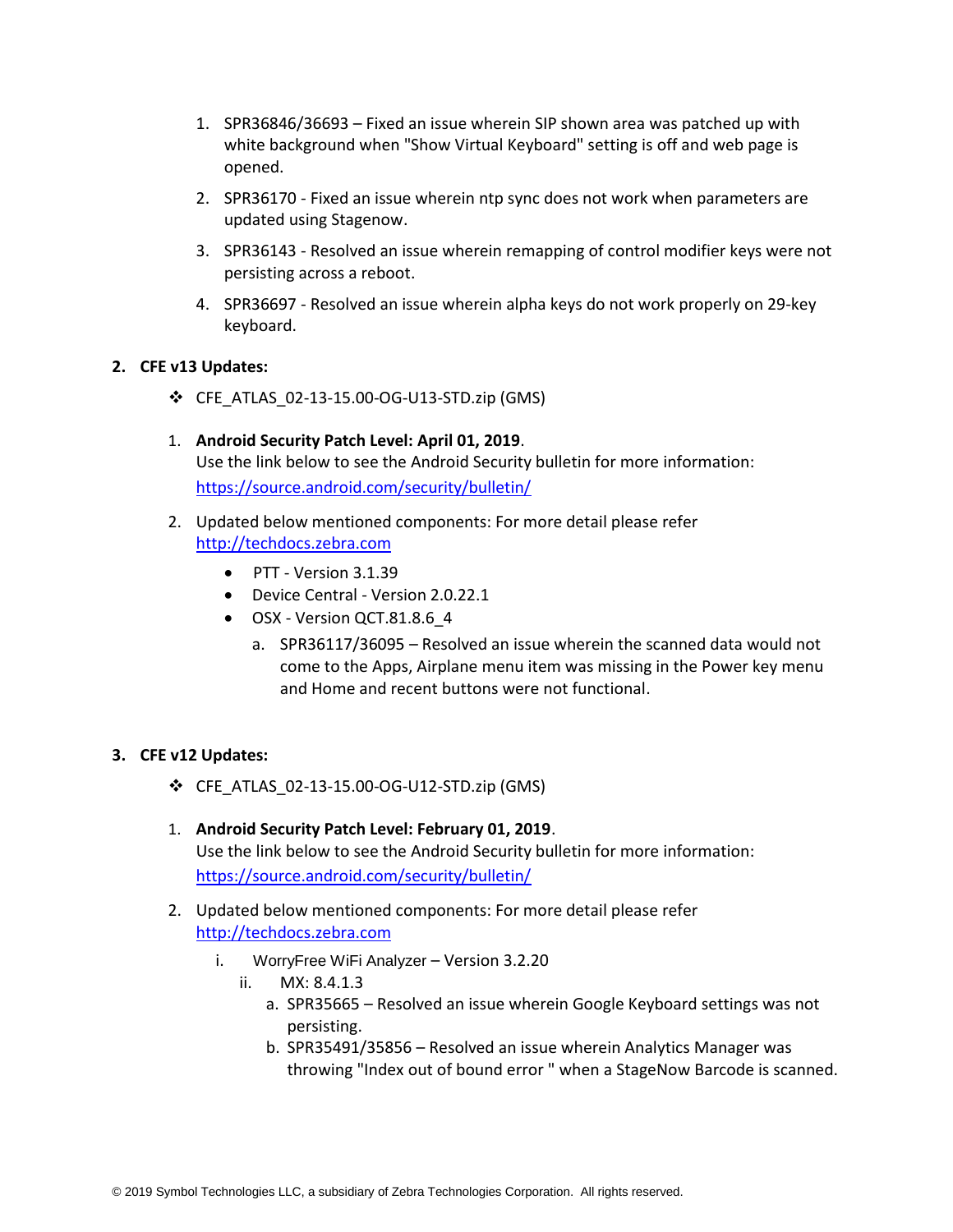- c. SPR35928 Resolved an issue where Clock Manager CSP accepts timezone id in "/Etc" Olson format.
- d. SPR35908 Resolved an issue wherein admin and user generated certificates could not be downloaded from external server.
- e. SPR34771 Resolved synchronization issue while checking with accessmanager.
- iii. StageNow client: 3.2.1.0
- iv. OEMConfig: 8.4.0.1
- v. Datawedge: 7.2.5
- vi. EKB: 2.0.1.9
	- a. SPR35603 Fixed an issue wherein Enterprise Keyboard was getting disappeared when external Keyboard was connected.
- vii. EMDK: 7.2.2.2202
- viii. DDT: 1.16.1.3
- 3. SPR36019 Resolved an issue wherein serial port control signals were not working as expected.

#### **4. CFE v11 Updates:**

- ❖ CFE\_ATLAS\_02-13-15.00-OG-U11-STD.zip (GMS)
- 1. **Android Security Patch Level: December 01, 2018**. Use the link below to see the Android Security bulletin for more information: <https://source.android.com/security/bulletin/>
- 2. Updated below mentioned components: For more detail please refer [http://techdocs.zebra.com](http://techdocs.zebra.com/)
	- i. WLAN Version FUSION BA 2 11 0.0.024 O
		- ii. ZVC Version 2.1.0.14
		- iii. OemInfo Version 1.0.0.1059

## <span id="page-4-0"></span>**Installation Requirements**

- ADB installed on the PC (including adb drivers)
- USB debugging turned ON (from Developer options)
- MC33x has at least:
	- o Version 02-13-15.00-OG-U01-STD

## <span id="page-4-1"></span>**Installation Instructions**

CFE software update procedure for MC33x: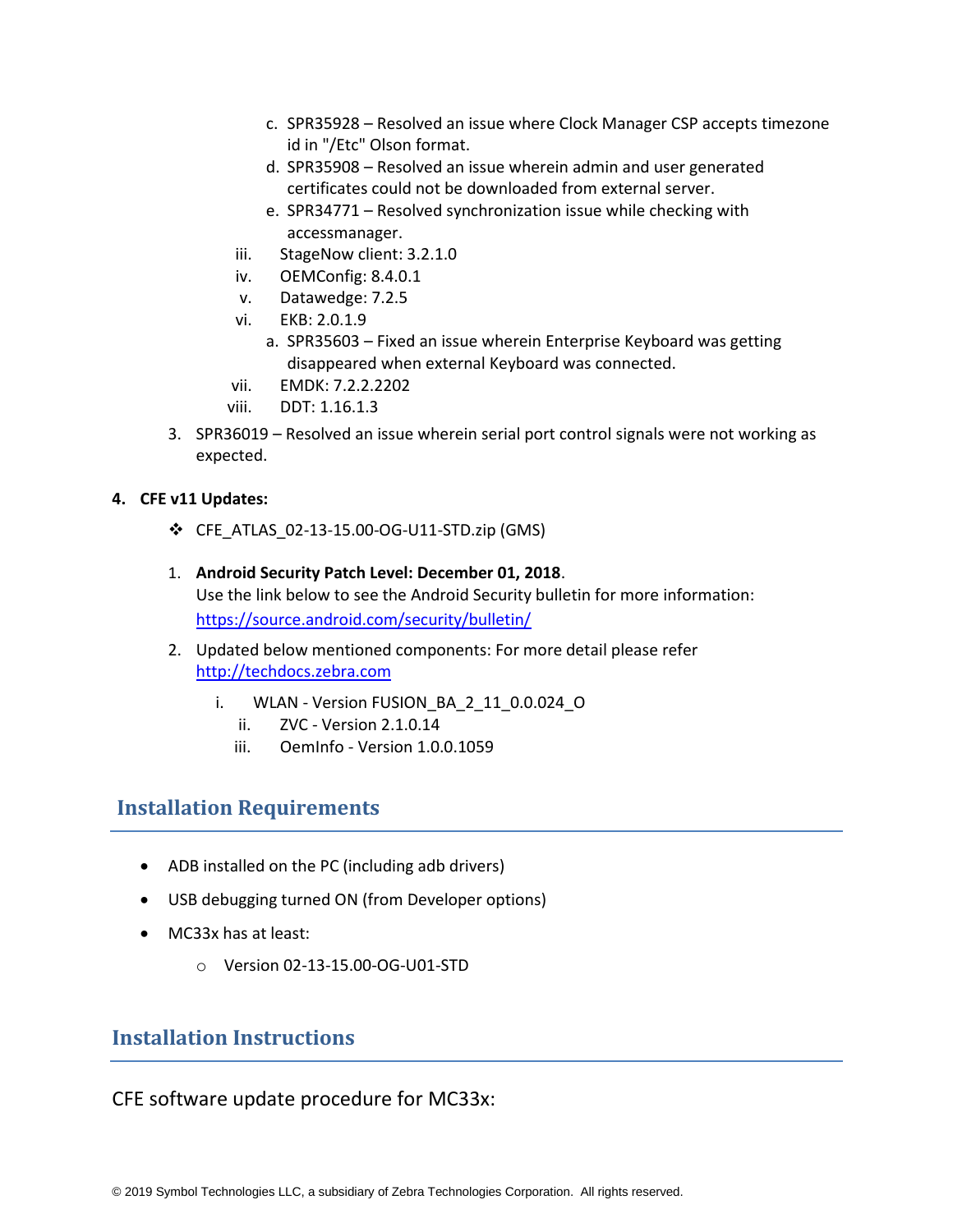The installation instructions assume you have ADB installed on your PC (the adb drivers etc..) and your MC33x has developer options enabled and USB debugging ON. Instructions on HOW TO enable ADB is also captured in the user guide.

- 1. Connect the MC33x to the PC using the USB data cable or through the cradle.
- 2. You may need to pull down the top menu and if you see "USB for charging", touch it and then change it to "File transfers".
- 3. Open Command Prompt, run *"adb devices"* and check if you can see the device's serial number… If yes, proceed… if not, you will need to get the PC set up with the proper drivers or install an External SD Card.
- 4. You may also get a pop up on your PC (Win 7) that you will be connected as a Portable Media Player… this can be ignored.

#### ❖ **Download Image**

a) CFE\_ATLAS\_02-13-15.00-OG-U14-STD.zip listed above in content section

- 5. Entering Recovery Mode
	- a. Choice 1: In Command Prompt, type *"adb reboot recovery"* and click enter.
	- b. Choice 2:
		- Reboot the device while holding the Pistol Grip Trigger (GUN Device) or the Right Scan Trigger (BRICK Device)
		- When Zebra Technologies logo appears on the screen release the trigger
- 6. Your MC33x will reboot and put you on the Android Recovery screen.
- 7. If applying update via sideload Method
	- a. Use the Volume + and to highlight, "Apply update from ADB" and press the Power key to select it for applying OS upgrade package
- 8. if applying update via External SD card
	- a. Use the Volume + and to highlight "Apply update from SD card" and press the Power Key to select it
	- b. Use the Volume + and to highlight package CFE\_ATLAS\_02-13-15.00-OG-U14-STD.zip and press the Power Key to select it.
	- c. Go to Step 10 once above steps are completed
- 9. With your Command Prompt open in the Host machine, type *"adb sideload"* command and add a space and then drag and drop the CFE\_ATLAS\_02-13-15.00-OG-U14-STD.zip file on to it and click enter.
	- a. Your PC screen will show files being installed and a little blue horizontal progress bar on your device will show status... and after about 6~ minutes (could be 10+ minutes if installing GMS) it should be done and you should be back at the Android Recovery screen.
- 10. *"Reboot system now"* is highlighted. Press the Power Key to Reboot.
- 11. At the Home Screen, we need to verify that the BSP upgrade took place and set the Date &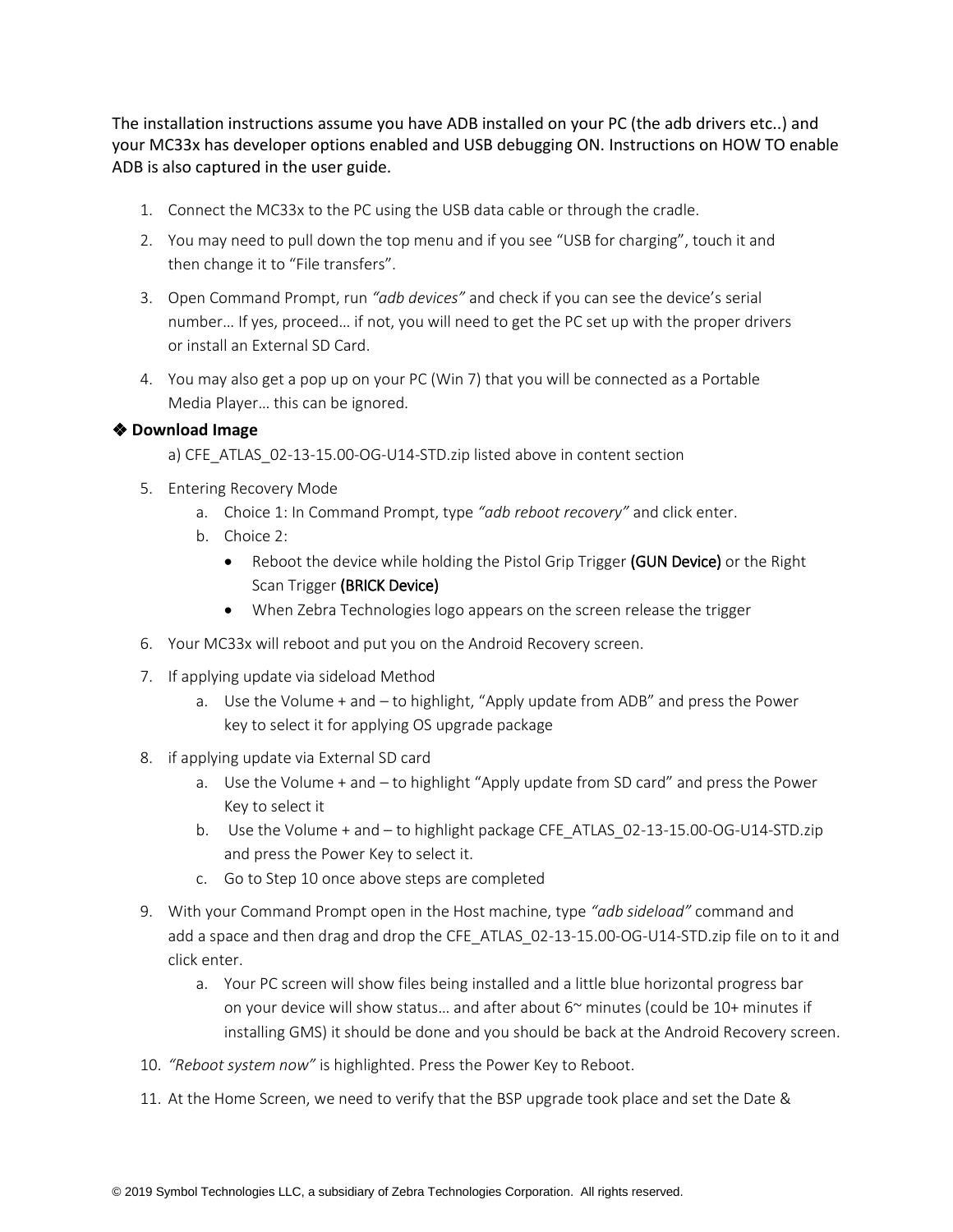Time.

- a. Go to "Settings" and scroll down to "About phone" and look at the "Build number". It should start with "02-13-15.00-OG-U14-STD release keys". Now you are on the correct BSP.
- 12. Now you are all set to use your MC33x.

## <span id="page-6-0"></span>**Device Compatibility**

This software release has been approved for use on the following devices.

| <b>Device Part Number</b> | <b>Operating System</b> | <b>Device Part number</b> | <b>Operating System</b> |
|---------------------------|-------------------------|---------------------------|-------------------------|
| MC330K-GE3HA3NA           | Android N, O            | MC330M-RL4SG2RW           | Android N, O            |
| MC330K-GE3HA3RW           | Android N, O            | MC330M-SI2HA2RW           | Android N, O            |
| MC330K-GE4HA3NA           | Android N, O            | MC330M-SI30A2RW           | Android N, O            |
| MC330K-GE4HA3RW           | Android N, O            | MC330M-SI3HA2NA           | Android N, O            |
| MC330K-GE4HA4NA           | Android N, O            | MC330M-SI3HA2RW           | Android N, O            |
| MC330K-GE4HA4RW           | Android N, O            | MC330M-SI40A2NA           | Android N, O            |
| MC330K-GI3HA3NA           | Android N, O            | MC330M-SI4HA2NA           | Android N, O            |
| MC330K-GI3HA3RW           | Android N, O            | MC330M-SI4HA2RW           | Android N, O            |
| MC330K-GI3HA4RW           | Android N, O            | MC330M-SI4HG2NA           | Android N, O            |
| MC330K-GI4HA3NA           | Android N, O            | MC330M-SL2HA2RW           | Android N, O            |
| MC330K-GI4HA3RW           | Android N, O            | MC330M-SL2HG2RW           | Android N, O            |
| MC330K-GI4HA4NA           | Android N, O            | MC330M-SL3HA2NA           | Android N, O            |
| MC330K-GI4HA4RW           | Android N, O            | MC330M-SL3HA2RW           | Android N, O            |
| MC330K-GI4HG3NA           | Android N, O            | MC330M-SL4HA2NA           | Android N, O            |
| MC330K-GI4HG3RW           | Android N, O            | MC330M-SN3HA2RW           | Android N, O            |
| MC330K-GI4HG4NA           | Android N, O            | MC330M-SN4HA2NA           | Android N, O            |
| MC330K-GI4HG4RW           | Android N, O            | MC330M-RL2SG2US           | Android N, O            |
| MC330K-GL2HA3RW           | Android N, O            | MC330M-SL4HG2US           | Android N, O            |
| MC330K-GL3HA3RW           | Android N, O            | MC330M-SL3HG2US           | Android N, O            |
| MC330K-GL3HA4RW           | Android N, O            | MC330M-RL4SG2US           | Android N, O            |
| MC330K-GL4HA3NA           | Android N, O            | MC330M-RL3HG2US           | Android N, O            |
| MC330K-GL4HA3RW           | Android N, O            | MC330M-SN4HG2US           | Android N, O            |
| MC330K-GL4HA4NA           | Android N, O            | MC330M-SI3HG2US           | Android N, O            |
| MC330K-GL4HA4RW           | Android N, O            | MC330M-GL4HG2US           | Android N, O            |
| MC330K-GL4HG3RW           | Android N, O            | MC330M-GL3HG2US           | Android N, O            |
| MC330K-RC3HA4NA           | Android N, O            | MC330M-GL2HG2US           | Android N, O            |
| MC330K-RC3HA4RW           | Android N, O            | MC330M-GI3HG2US           | Android N, O            |
| MC330K-RC3HG4RW           | Android N, O            | MC330M-GI2HG2US           | Android N, O            |
| MC330K-RC4HA4NA           | Android N, O            | MC330K-SN4HG3US           | Android N, O            |
| MC330K-RC4HA4RW           | Android N, O            | MC330K-SI3HG3US           | Android N, O            |
| MC330K-RL3HA3RW           | Android N, O            | MC330K-GL4HG3US           | Android N, O            |
| MC330K-RL3HG3RW           | Android N, O            | MC330K-RC4HG4US           | Android N, O            |
| MC330K-RL3SG3RW           | Android N, O            | MC330K-RC3HG4US           | Android N, O            |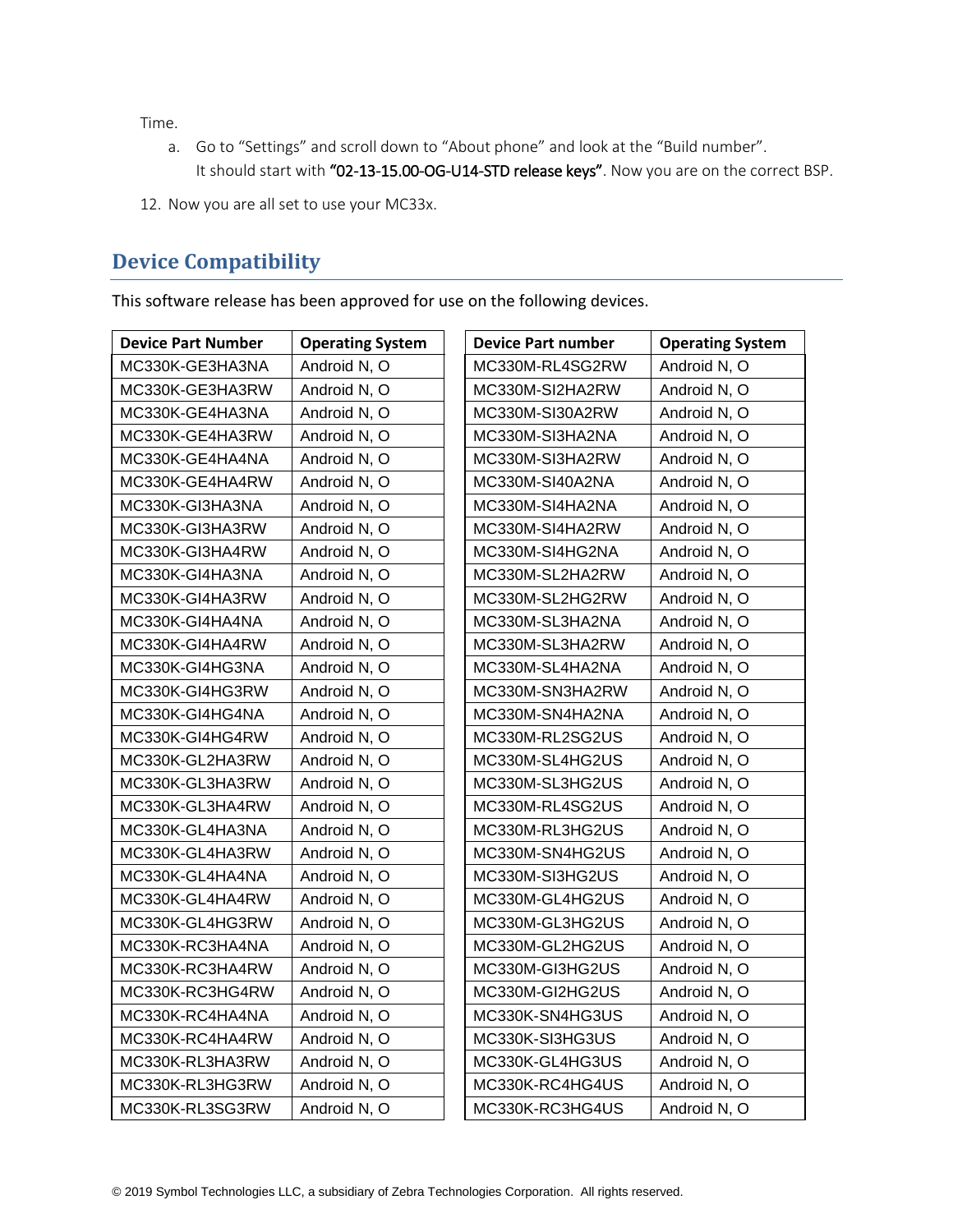| MC330K-RL4HA3NA | Android N, O | MC330K-GL4HG4US   | Android N, O |
|-----------------|--------------|-------------------|--------------|
| MC330K-RL4HA3RW | Android N, O | MC330K-GI3HG3US   | Android N, O |
| MC330K-RL4HG3NA | Android N, O | MC330K-SP4HG4US   | Android N, O |
| MC330K-SB3HA4NA | Android N, O | MC330K-SP3HG4US   | Android N, O |
| MC330K-SB3HA4RW | Android N, O | MC330K-SB3HG4US   | Android N, O |
| MC330K-SB3HG4RW | Android N, O | MC330K-SE4HG3US   | Android N, O |
| MC330K-SB4HA4NA | Android N, O | MC330K-SE3HG3US   | Android N, O |
| MC330K-SB4HA4RW | Android N, O | MC330K-SE2HG3US   | Android N, O |
| MC330K-SB4HG4NA | Android N, O | MC330K-GE4HG3US   | Android N, O |
| MC330K-SE2HA3RW | Android N, O | MC330K-GE3HG3US   | Android N, O |
| MC330K-SE3HA3NA | Android N, O | MC330K-GE2HG3US   | Android N, O |
| MC330K-SE3HA3RW | Android N, O | MC330K-SG4HG4US   | Android N, O |
| MC330K-SE4HA3NA | Android N, O | MC330K-SG3HG4US   | Android N, O |
| MC330K-SE4HA3RW | Android N, O | MC330K-SG2HG4US   | Android N, O |
| MC330K-SG3HA4NA | Android N, O | MC330K-GE4HG4US   | Android N, O |
| MC330K-SG3HA4RW | Android N, O | MC330K-GE2HG4US   | Android N, O |
| MC330K-SG4HA4NA | Android N, O | MC330K-GI3HG3US01 | Android N, O |
| MC330K-SI2HA3RW | Android N, O | MC330M-SN3HG2RW   | Android N, O |
| MC330K-SI3HA3NA | Android N, O | MC330M-SL3HG2RW   | Android N, O |
| MC330K-SI3HA3RW | Android N, O | MC330M-SI4HG2RW   | Android N, O |
| MC330K-SI3HG3RW | Android N, O | MC330M-SI3HG2RW   | Android N, O |
| MC330K-SI4HA3NA | Android N, O | MC330M-SI2HG2RW   | Android N, O |
| MC330K-SI4HA3RW | Android N, O | MC330M-RL3HG2RW   | Android N, O |
| MC330K-SI4HG3NA | Android N, O | MC330M-RL2SG2RW   | Android N, O |
| MC330K-SL2HA3RW | Android N, O | MC330M-GL4HG2RW   | Android N, O |
| MC330K-SL4HA3RW | Android N, O | MC330M-GL2HG2RW   | Android N, O |
| MC330K-SN3HA3RW | Android N, O | MC330M-GI4HG2RW   | Android N, O |
| MC330K-SN4HA3NA | Android N, O | MC330M-GI4HG2IN   | Android N, O |
| MC330K-SN4HA3RW | Android N, O | MC330M-GI3HG2IN   | Android N, O |
| MC330K-SP3HA4NA | Android N, O | MC330M-GI2HG2RW   | Android N, O |
| MC330K-SP3HA4RW | Android N, O | MC330K-SP4HG4RW   | Android N, O |
| MC330K-SP4HA4NA | Android N, O | MC330K-SP3HG4RW   | Android N, O |
| MC330K-SP4HA4RW | Android N, O | MC330K-SN4HG3RW   | Android N, O |
| MC330M-GI2HA2NA | Android N, O | MC330K-SN3HG3RW   | Android N, O |
| MC330M-GI2HA2RW | Android N, O | MC330K-SL4HG3RW   | Android N, O |
| MC330M-GI30A2RW | Android N, O | MC330K-SL2HG3RW   | Android N, O |
| MC330M-GI3HA2IN | Android N, O | MC330K-SI4HG3RW   | Android N, O |
| MC330M-GI3HA2NA | Android N, O | MC330K-SI2HG3RW   | Android N, O |
| MC330M-GI3HA2RW | Android N, O | MC330K-SG3HG4RW   | Android N, O |
| MC330M-GI3HG2RW | Android N, O | MC330K-SG2HG4RW   | Android N, O |